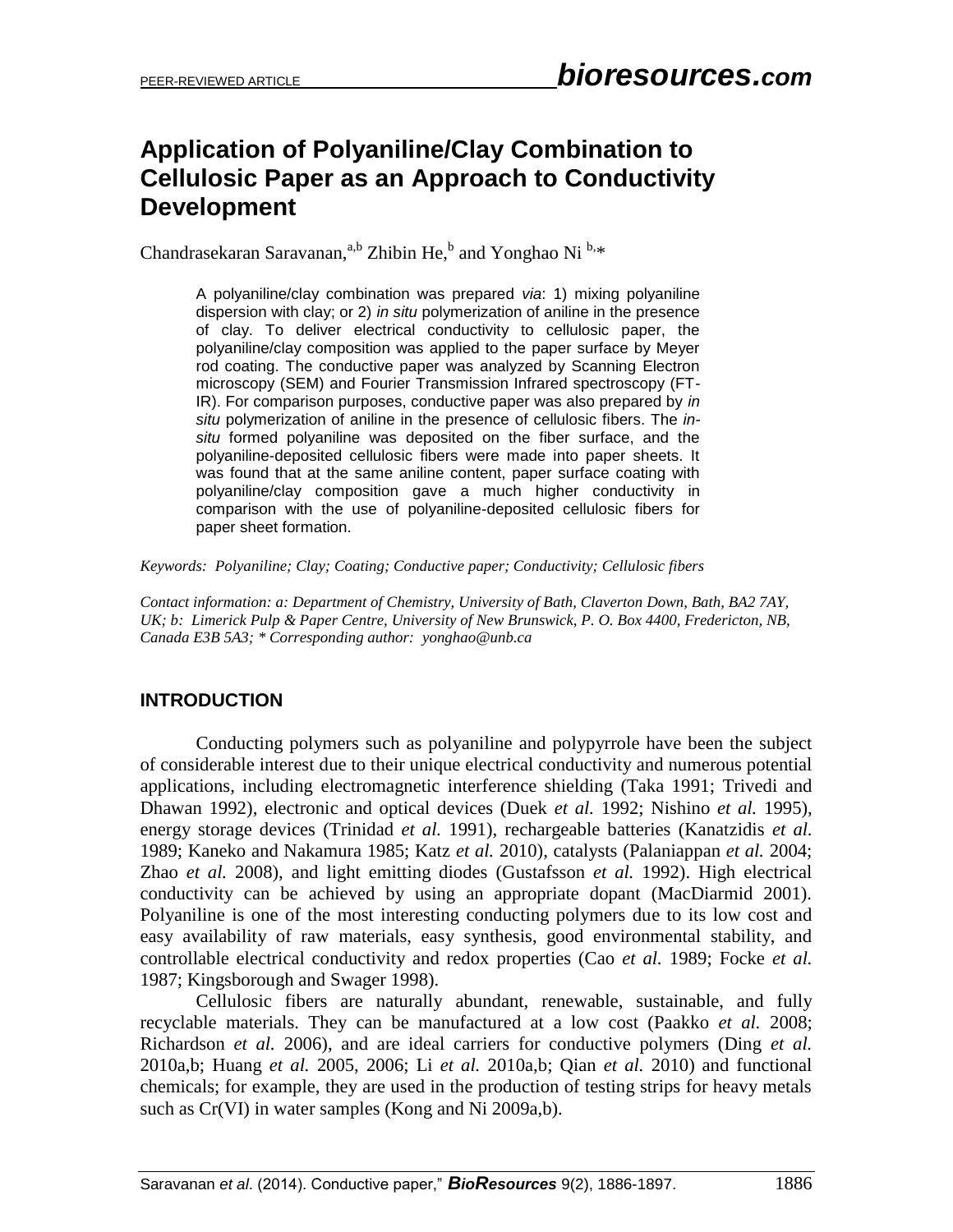Recently, there have been many publications related to *in situ* polymerization of pyrrole and aniline in the presence of cellulosic fibers, so that the conductive paper can be formed by the conventional papermaking process (Ding *et al.* 2010a,b; Huang *et al.* 2005; 2006; Li *et al.* 2010a,b; Qian *et al.* 2010). *In situ* polymerization of monomers in the presence of cellulosic filter paper can be another approach to the preparation of conductive paper (Johnston *et al.* 2005; Dutta *et al.* 2005). Nystrom *et al.* (2009) reported the formation of polypyrrole-based paper batteries using an ultrasonication method. Very recently, Sasso *et al.* (2011) prepared a highly conducting PPy/nanofibrillated film using birchwood xylan as an additive. Agarwal *et al.* (2006) prepared a poly(3,4-ethylenedioxythiophene)-poly(styrenesulfonate)-polyethyleneimine based conductive paper composite by nano-coating. Kelly *et al.* (2007) prepared wool-fiber-based conductive composite by *in situ* polymerization. Li *et al.* (2010) and Qian *et al.* (2010) reported the formation of a conductive paper composite by a two-step process: *in situ* polymerization followed by a re-doping method.

For conductive polymers, such as polyaniline, the use of dopant is critical in inducing electro-conductivity, inorganic acids, such as hydrochloric acid, can be good dopants (Huang *et al.* 1986; Qian *et al.* 2010). Other dopants include organic sulfonic acids, dicarboxylic acids, and polymeric acids (Ghadimi *et al*. 2002). Polyaniline exists in different reversible oxidation states, which can be affected by the pH. Under high pH, deprotonization of the doped polyaniline occurs, and the doped polyaniline emeraldine salt, which is electro-conductive and green in color, will be converted into polyaniline emeraldine base, which is an insulator and blue in color (Huang *et al*. 1986).

An earlier study (Kang and Ni 2008) reported the application of the coating technology to impart electro-conductivity to cellulosic paper. The conductive clay was prepared by in-situ polymerization of pyrrole in the presence of clay, and then the polypyrrole-deposited clay was surface coated onto paper, using conventional paper coating technology. In the present work, polyaniline/clay composition was prepared *via in situ* polymerization of aniline in the presence of clay, or mixing of polyaniline dispersion with clay. The polyaniline/clay composition was applied to the paper surface by Meyer rod coating, and the conductive paper was prepared. It was proposed that the clay would act as a carrier for the conducting polymer, and the deposited polyaniline would be responsible for paper conductivity development. The conductive paper composite was characterized by SEM observations and FT-IR analyses. For comparison purposes, conductive paper was also prepared from polyaniline-deposited fibers prepared by *in situ* polymerization of aniline in the presence of cellulosic fibers.

### **MATERIALS AND METHODS**

#### **Materials**

Mixed hardwood (birch/maple/aspen) bleached kraft pulp, and unbleached sulfite pulps were obtained from a pulp mill in Eastern Canada. Aniline (98%, Aldrich) was freshly distilled under reduced pressure and stored at 4 °C prior to use. All other chemicals, including dodecylbenzenesulfonic acid sodium salt (Aldrich), poly(4-styrene sulfonic acid) (Aldrich, 18 wt% solution,  $M_w = 10,192$ ), ammonium persulfate (Aldrich), poly(4-styrene sulfonic acid-co-maleic acid) sodium salt (Aldrich, 25 wt% solution,  $M_w =$ 10,436), polyacrylic acid (Aldrich,  $M_w = 4,000,000$ ), polyacrylic acid-co-maleic acid (Aldrich,  $M_w = 3,000$ ), maleic acid, oxalic acid, malonic acid, and hydrochloride solution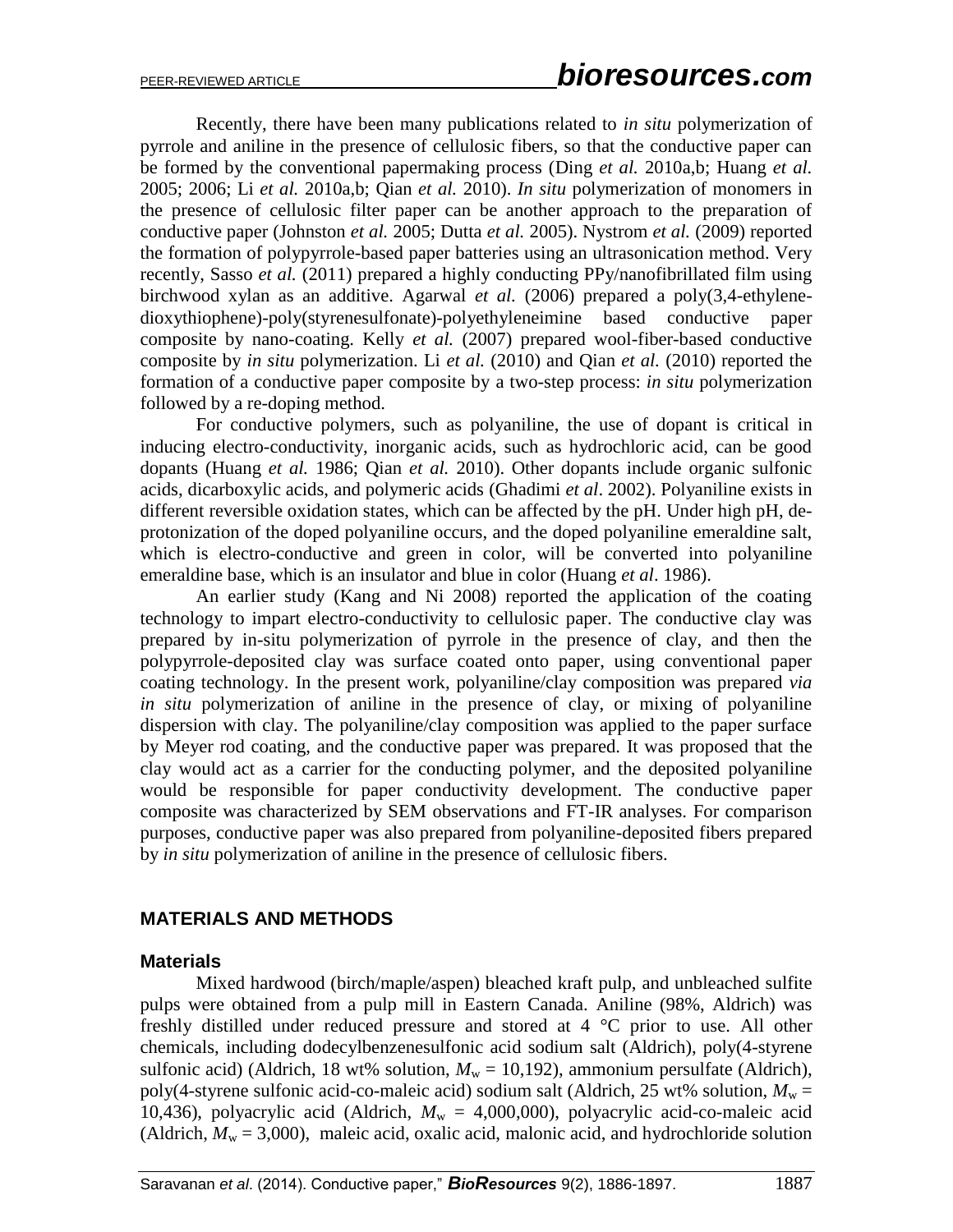(37%), were used as received. Clay (about 2 micro mean particle size) powder, supplied by an Eastern Canadian mill, was used as the carrier for polyaniline.

### **Preparation of Polyaniline Dispersion**

For the preparation of polyaniline dispersion, the procedures described by Ngamna *et al.* (2007) were followed. Six grams of dodecylbenzenesulfonic acid sodium salt (acidified with concentrated hydrochloride solution to a pH of 1) was dissolved in 50 mL of deionized water and stirred at room temperature for 10 min. Acidified dodecylbenzenesulfonic solution was divided into two parts  $(2 \times 25 \text{ mL})$ : 2.4 g of ammonium persulfate was dissolved in 25 mL of the dodecylbenzenesulfonic solution, and 1 g of aniline was added to the remaining dodecylbenzenesulfonic solution (25 mL). The mixture was stirred for 10 min at  $23^{\circ}$ C. Then, the solution containing ammonium persulfate was added drop-wise, followed by further stirring for 3 h. Upon the completion of the polymerization reaction, the mixture was purified by centrifugation. The obtained polyaniline particles were washed with deionized water four times and used in the subsequent studies.

### **Preparation of Polyaniline-Hydrochloride**

Concentrated hydrogen chloride solution (8.8 mL) was added into a flask containing 1 g of aniline and stirred for 10 min, followed by drop-wise addition to 2.8 g of ammonium persulfate. The mixture was stirred at room temperature for 3 h. The resultant green reaction mixture was filtered and washed with 1 L of deionized water and dried under vacuum.

### **Preparation of Polyaniline/Clay Composition by Simple Mixing of Polyaniline Dispersion with Clay**

The polyaniline/clay composition was prepared by mixing polyaniline dispersion with clay (10 to 50 wt% of the polyaniline dispersion with respect to clay). Then, the mixture was treated in a homogenizer for 15 min, so that a uniform composition was prepared. The resultant green-colored composition was used for paper surface treatment by the Meyer rod coating method.

### **Preparation of Polyaniline/Clay Composition by** *In Situ* **Polymerization of Aniline in the Presence of Clay**

For the preparation of polyaniline/clay composition by *in situ* polymerization of aniline in the presence of clay, the above experimental procedures (preparation of polyaniline dispersion) were slightly modified. The concentration of reactants, the reaction condition, and the purification process were kept constant while using 20 wt% of aniline with respect to the total weight of clay used in the polymerization reaction. After the addition of clay into the reaction mixture, the batch was mixed in a homogenizer for 15 min to make a uniform composition prior to the drop-wise addition of the ammoniumpersulphate-containing solution. The resultant green polyaniline/clay composition was used for coating on the surface of cellulosic paper.

### **Preparation of Polyaniline-Deposited Cellulosic Fibers by** *In situ* **Polymerization of Aniline in the Presence of Cellulosic Fibers**

Polyaniline-deposited cellulosic fibers were prepared using cellulose fibers, 6 to 15 wt% of aniline (with respect to the oven-dry weight of the cellulose fibers),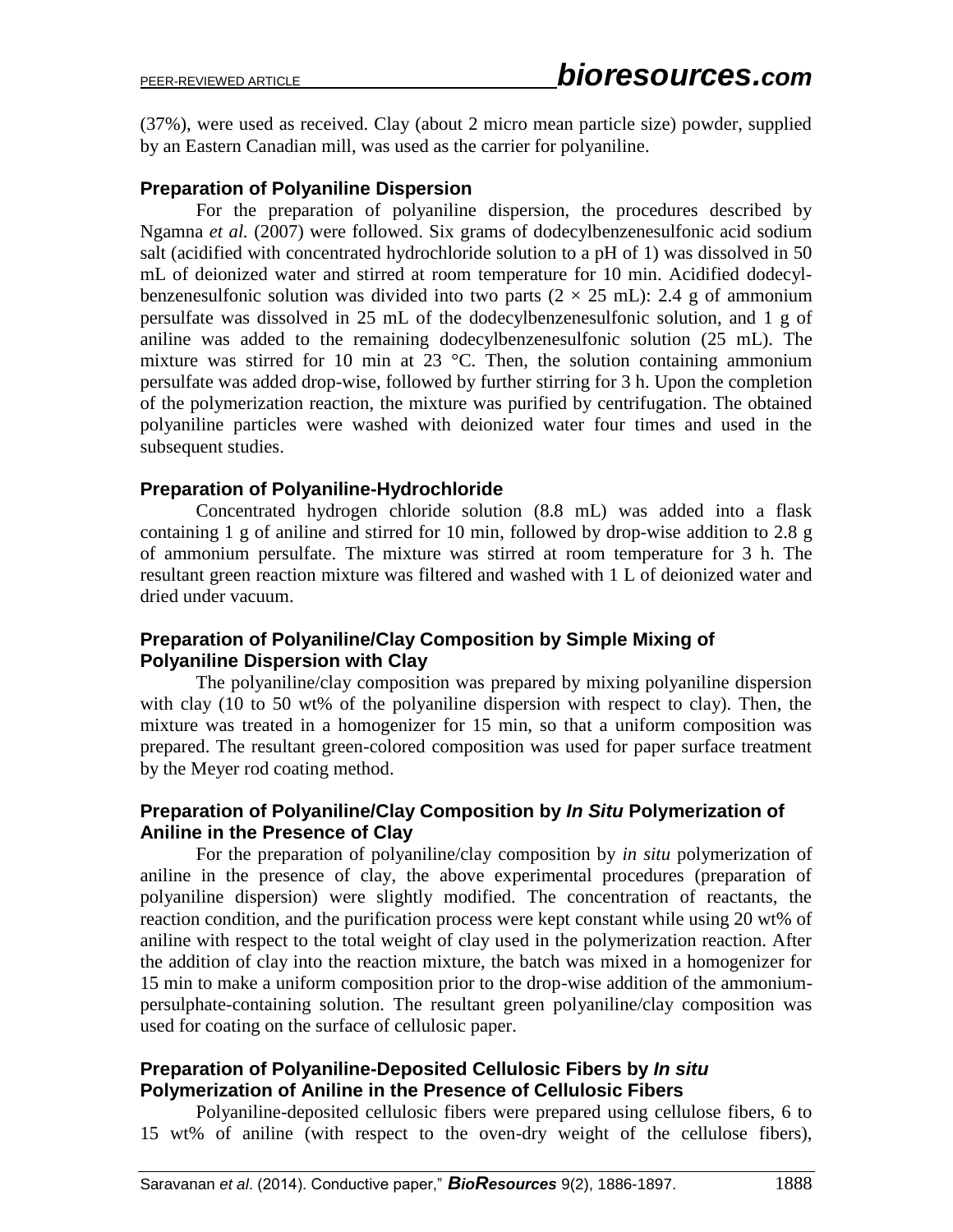ammonium persulfate (1.15 mol ratio to aniline), and either one of the following acids: hydrochloric acid (100 mol ratio to aniline), dicarboxylic acid (1.5 mol ratio to aniline), and polymeric acid (1:1 wt % to aniline). The representative procedures were as follows: air-dried cellulosic fibers equivalent to 10 g oven-dry mass were dispersed in deionized water and then loaded into a plastic bag; 1.69 g of ammonium persulfate was added, and the mixture was hand-kneaded for 5 min. Subsequently, 5.28 mL of 37% concentrated hydrogen chloride solution was added, and the mixture was hand-kneaded for another 5 min. Finally, 0.6 g of aniline was added, and more hand-kneading was conducted for 15 min. The total quantity of water used in the reaction was 90 mL, and the final consistency of the cellulosic fiber was 10%. Upon the completion of the polymerization reaction, the resultant green cellulosic fibers were washed with 2 L of deionized water.

Conductive paper sheets with a basis weight of 100  $\text{g.m}^{-2}$  were formed with the prepared polyaniline-deposited cellulosic fibers on a sheet former using tap or deionized water. These paper sheets were pressed at 50 psi for 7 min and dried at 23 °C and 50% RH for 24 h.

#### **Paper Surface Treatment by Meyer Rod Coating**

The polyaniline/clay composition or polyaniline dispersion was coated on the paper sample using the Meyer rod coating set-up. The Meyer rod coating apparatus consists of a stainless steel wire-rod (rolling type) and a smooth flat glass pad. The paper sample was held down on the drawdown glass pad using adhesive tape. Then, the conductive polyaniline dispersion was poured on top of the adhesive tape, and the Meyer rod pulled across the surface of the paper sample. A portion of the solution flowed through the grooves in the wire-wound rod and formed a thin conductive film on the paper surface. The coating amount  $(Q_c)$  was calculated as grams per square meter of the paper surface by the following equation,

$$
Q_c = (W_2 - W_1)/A \tag{1}
$$

where  $W_2$  is the weight of the paper after coating (g),  $W_1$  is the weight of the paper before coating (g), and *A* is the coating area of the paper.

#### **Surface Electrical Resistance and Conductivity Measurements**

The resultant conductive paper was cut into strips (15 mm width). The electrical resistance of the paper strips was measured by using a Keithley digital multimeter (Model 2750) (using the two-probe method. The distance between the probes was 11 cm). Two samples were prepared under each condition, and the resistivity was measured 3 times at different spots on the surface, the average of these 6 results was reported. The surface electrical resistivity ( $\rho$ ) and conductivity ( $\sigma$ ) were calculated according to the following equations,

$$
\rho = R^* d / L \tag{2}
$$

 $\sigma = 1/\rho$  (3)

where  $R$  is the electrical resistance reading of a conductive paper strip from the multimeter, *d* is the width of the paper strip, and *L* is the distance between the two probes, which was fixed at 11 cm.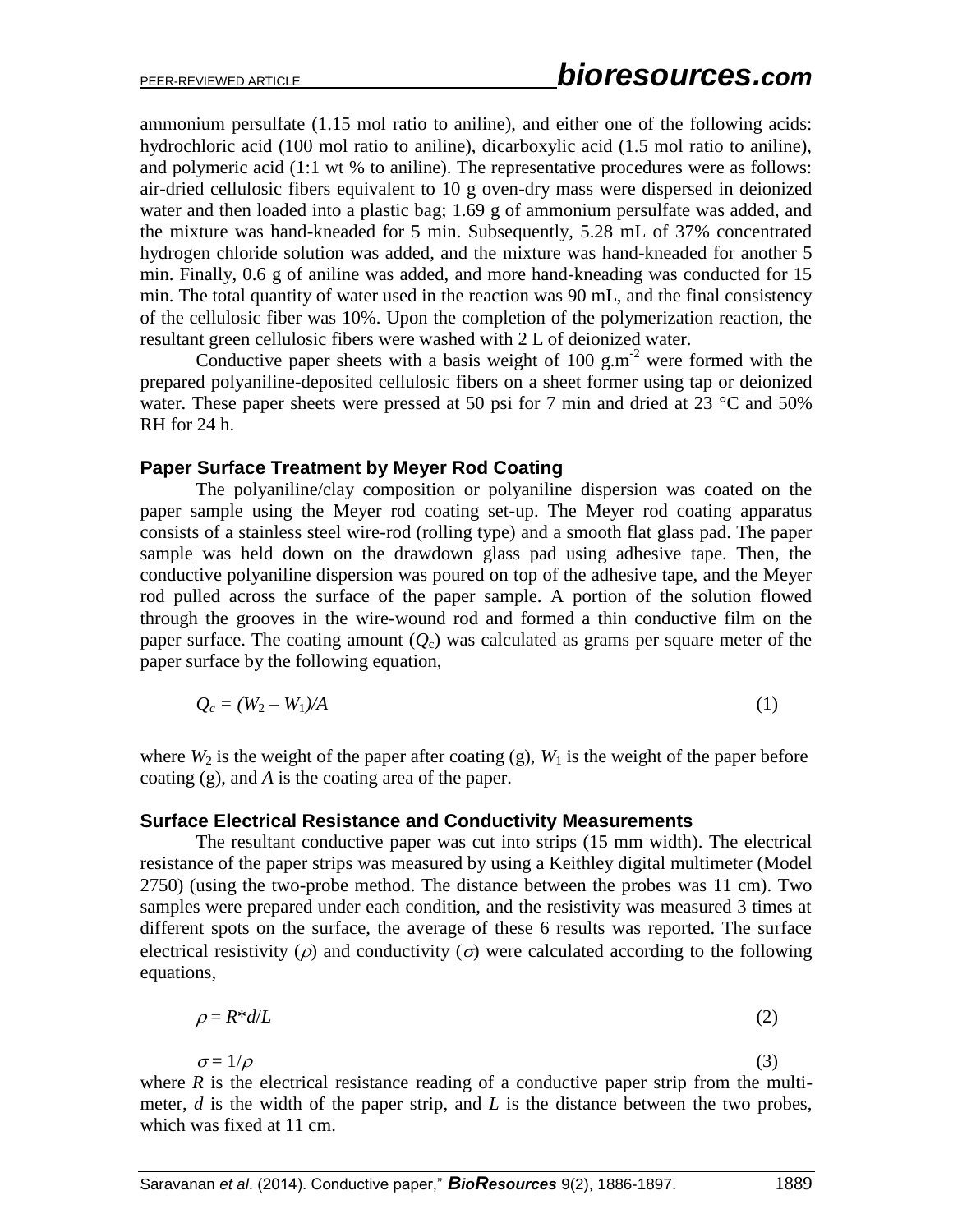### **SEM and FT-IR Analyses**

The SEM images were obtained by using a JEOL JSM-6400 Scanning Electron Microscope operated at an accelerating voltage of 15 kV. The samples were prepared by placing dry material onto conductive carbon tape, which was then carbon-coated by evaporative coating, and subsequently gold-coated by sputter coating.

The samples for FT-IR analysis were prepared as pellets using KBr as the supporting material. FTIR spectra in the range 400 to 4000  $cm^{-1}$  were recorded using a Nicolet 6700 FT-IR Spectrometer (Thermo Fisher Scientific Inc.).

### **RESULTS AND DICUSSION**

### **Preparation of Conductive Paper**

Aniline was polymerized on the surface of cellulosic fibers by *in situ* polymerization, and the process conditions including the aniline dosage, dopant type, and fiber type on the surface resistance of the conductive paper composite were studied. The effect of water pH (during the paper sheet formation process) on electrical resistivity was also investigated, so as to simulate the acidic papermaking (a typical pH of 4.5) or nearneutral paper making (a typical pH of 6.5) processes.

The aniline dosage was varied from 6 to 15 wt% (with respect to dry cellulose fibers), while one of the acids from hydrochloride, dicarboxylic acids, or polymeric acids, was used as the dopant. The resultant conductive paper from the laboratory paper sheet formation using tap water (around pH 8) showed the minimum conductivity, *i.e.*, the resistance was higher than the testing limit of 120 mega ohms, equivalent to 16,000 k $\Omega$ /sq surface resistivity (or 0.06  $\mu$ S/sq surface conductivity) for 110 x 15 mm paper strips. The explanation for this is that the pH and the presence of ions in the tap water caused the de-protonization of polyaniline, thus resulting in the loss of conductivity (Okamoto *et al.* 2001).

As shown in Table 1, when deionized water (around pH 5) was used during the lab paper sheet formation process, the conductivity of the conductive paper ranged from 1.2 to 14.3 µS/sq (Table 1, Trials #1 to #4) by increasing the polyaniline dosage from 6 to 10, 12 and 15 wt% (hydrochloric acid as the dopant). However, the conductive paper prepared with dicarboxylic acids (oxalic, malonic, and maleic acids) and polymeric acids (poly(4-styrene sulfonic acid), poly(4-styrene sulfonic acid-co-maleic acid) sodium salt, polyacrylic acid) as the dopant did not yield measurable conductivity, even when deionized water was used during the paper sheet formation process. These results indicate that a strong acid, such as hydrochloric acid, would be needed to dope the formed polyaniline. Earlier studies related to the polyaniline-based conductive paper composites showed a good conductivity, but aniline with a much higher dosage was used in the *in situ* polymerization (about 150%, based on cellulose fibers) (Li *et al.* 2010; Qian *et al.* 2010) .

Table 1 further showed that the sulfite pulp led to a higher conductivity than the kraft pulp, under otherwise the same conditions (Trial #6 vs. Trial #4). This may be explained by the fact that the sulfite pulp fibers contain some lignosulfonic acid (about 3 to 4%), which may act as co-dopant and/or acid source (Huang *et al.* 2006). This is particularly true when tap water (around pH 8) instead of deionized water (around pH 5) was used for paper sheet formation (Trial #7 vs. Trial #5).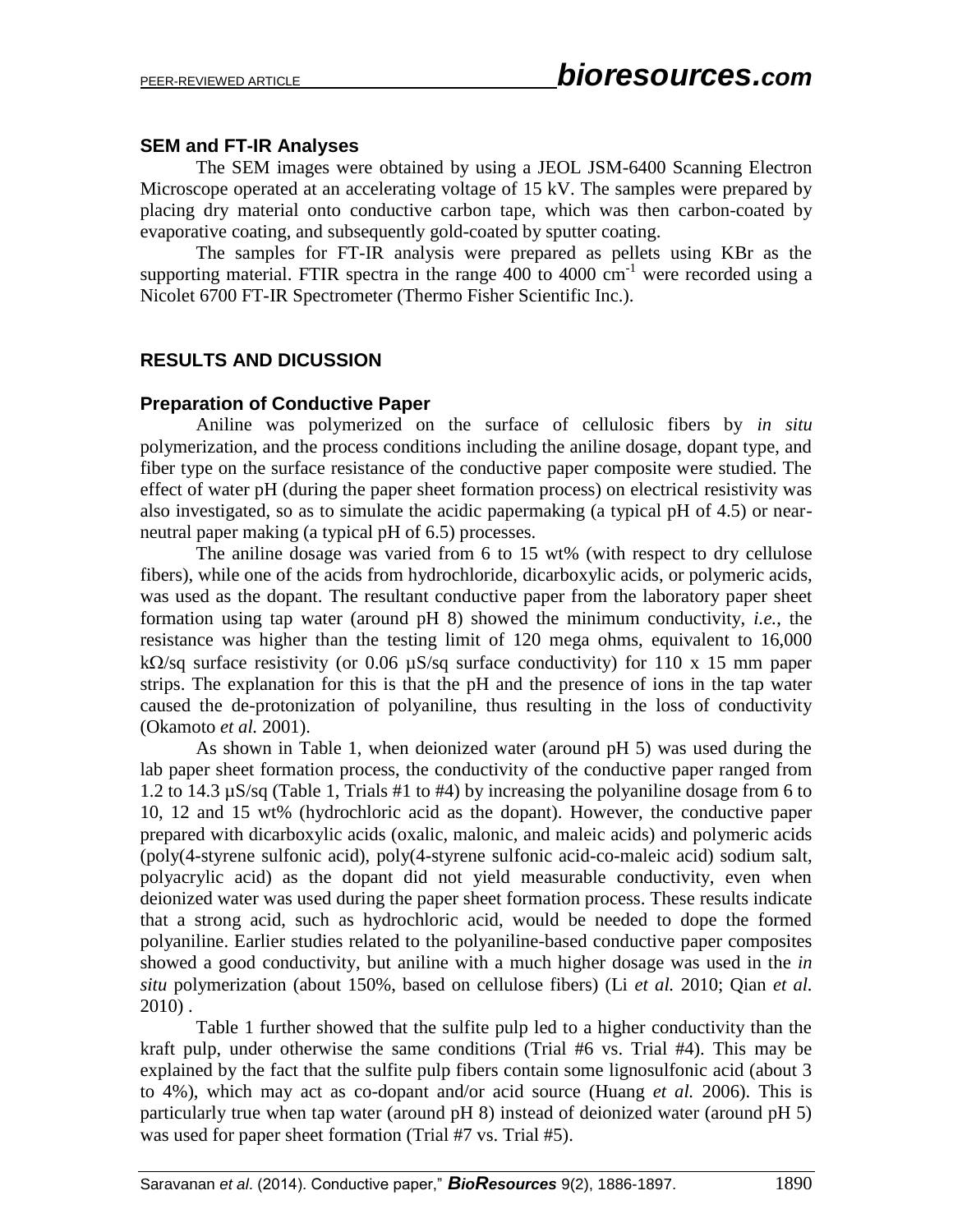To examine the effect of the water pH during the paper sheet formation process on the conductivity of the resultant paper, the pH of the deionized water was adjusted to 4.5 (using diluted hydrochloric acid), or to 6.3 (using a diluted sodium hydroxide solution). The results are summarized in Table 2. It can be seen that the conductivity of the resultant paper decreased substantially when the water pH was increased from 4.5 to 6.3. At high pH, *i.e*., 6.3, dedoping, *i.e*., loss of hydrochloric acid, occurred, and it would be responsible for the decreased conductivity. The effect of water pH was much more pronounced at a low aniline content. These results indicate that the water pH played a critical role in the conductivity development.

| Trial # | Type of     | Water pH during the   | Aniline dosage, | Surface       |
|---------|-------------|-----------------------|-----------------|---------------|
|         | pulp fibers | paper sheet formation | $(\%)$          | conductivity, |
|         |             | process               |                 | $(\mu S/sq)$  |
|         | Kraft       | Deionized             | 6               | 1.2           |
|         | Kraft       | Deionized             | 10              | 5.0           |
| 3       | Kraft       | Deionized             | 12              | 10.0          |
|         | Kraft       | Deionized             | 15              | 14.3          |
| 5       | Kraft       | Tap water             | 15              | < 0.1         |
| 6       | Sulfite     | Deionized             | 15              | 100           |
|         | Sulfite     | Tap water             | 15              | 17            |

**Table 1.** Effect of Pulp Type and Aniline Dosage during *In situ* Polymerization Process on the Conductivity of Conductive Paper

**Table 2.** Effect of pH during Paper Sheet Formation on the Conductivity of Conductive Paper

| Trial # | Aniline dosage,<br>(%) | Water pH during<br>the paper sheet<br>formation process | Surface conductivity,<br>$(\mu S/sq)$ |
|---------|------------------------|---------------------------------------------------------|---------------------------------------|
|         | IО                     | 4.5                                                     | 5.0                                   |
|         | IО                     | 6.3                                                     | 0.2                                   |
| 10      | 15                     | 4.5                                                     | 9.1                                   |
|         | 15                     | 6.3                                                     | 5.0                                   |

|  | <b>Table 3.</b> Effect of the Amount of Polyaniline Dispersion (prepared by the direct |
|--|----------------------------------------------------------------------------------------|
|  | mixing method) on Conductivity of the Conductive Coated Paper                          |

| Trial # | Amount of polyaniline dispersion | Surface conductivity, |
|---------|----------------------------------|-----------------------|
|         | $\frac{1}{2}$                    | $(1)$ S/cn $)$        |
|         |                                  |                       |
|         |                                  |                       |
|         |                                  |                       |
|         | 50                               |                       |

It has been shown that conductive clay can be prepared by a similar method to that of conductive fibers, and the resultant conductive clay can be used to make conductive paper either by wet-end addition or surface coating (Ni and Kang 2008). In this study, a polyaniline/clay combination (prepared by the direct mixing method) was used to coat the surface of commercial paper sheets. The polyaniline/clay combination was coated on the paper surface to make the conductive paper composite. With 6.5 to 9.6  $g/m^2$  coating on the paper surface, the coated paper composites showed a conductivity of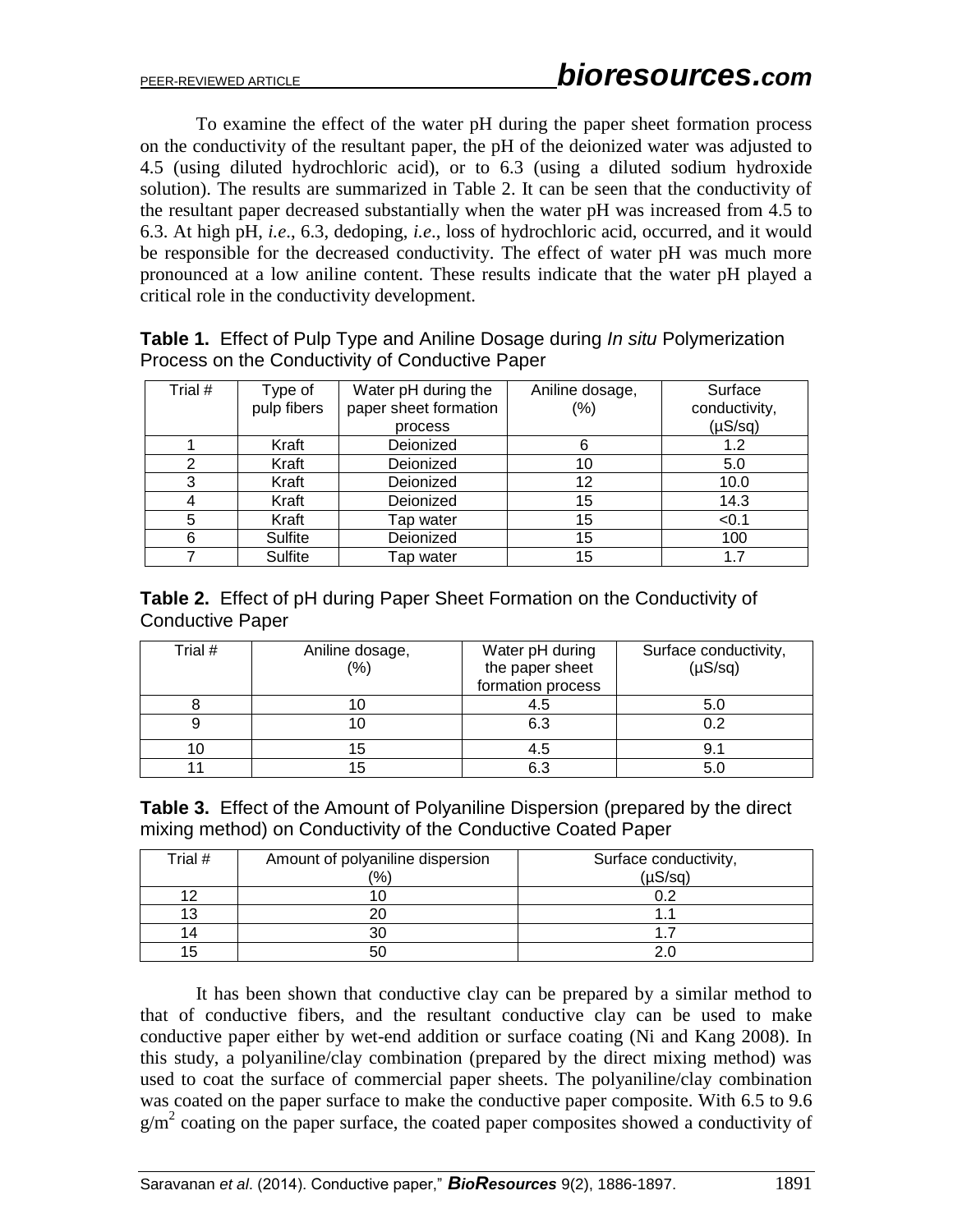0.2 to 2.0 µS/sq, depending on the amount of polyaniline dispersion. As shown in Table 3, when the amount of polyaniline dispersion in the coating formulation increased from 10 to 20%, the paper conductivity increased significantly. If the basis weight of the base paper is 100 g/m<sup>2</sup>, at an average coating coverage of 8 g/m<sup>2</sup> with a 20% polyaniline dispersion to clay ratio, the overall polyaniline content would be merely 1.2% (based on the total mass of the coated paper), and the conductivity of the paper would be about 1.1 µS/sq, which is similar to that for the conductive paper prepared by *in situ* polymerization of aniline in the presence of cellulosic fibers at 6% aniline (Table 1). Therefore, it can be concluded that compared with the *in situ* polymerization method, the coating method can produce conductive paper with a similar conductivity at a much lower aniline content, or higher conductivity at a similar aniline content.

The polyaniline/clay composition was also prepared by the *in situ* polymerization method using 20% of aniline (on the basis of clay). The polyaniline/clay composition was then applied to the paper surface. With a 6.5 to 9.6  $g/m^2$  coating amount, the conductivity was about 0.1  $\mu$ S/sq, which was lower than that of the paper prepared using the polyaniline/clay composition (results from the direct mixing method) (Table 3). This is probably due to the low retention of polyaniline on the clay particles in the case of *in situ* polymerization. It has been reported that the retention of polyaniline on cellulosic fibers was only about 20% of the aniline added during the *in situ* polymerization process (Li *et al.* 2010; Qian *et al.* 2010). Dodecylbenzene sulfonic acid sodium salt was also replaced with poly(4-styrene sulfonic acid), poly(4-styrene sulfonic acid-co-maleic acid) sodium salt, or polyacrylic acid-co-maleic acid as the dopant, and it was found that none of the above dopants were as good as dodecylbenzene sulfonic acid sodium salt in terms of the conductivity of the paper.

### **Structure and Morphology Analyses**

The FT-IR spectra of cellulosic fibers, polyaniline-hydrochloride, and the resultant conductive paper are shown in Fig. 1(I). The vibrational bands observed for polyaniline-hydrochloride (Fig. 1a(I)) can be explained on the basis of the normal modes of aniline and benzene (a broad band (1) from 3420 to 3480 cm−1 assigned to N−H stretching vibration). The bands (2) at 1565 and 1490 cm<sup>-1</sup> are due to C=C stretching vibrations of quinoid ring and benzenoid ring, respectively. The band (3) at 1300 cm<sup>-1</sup> is assigned to C−N stretching vibration of secondary aromatic amine, while the band (4) at 1250 cm−1 is related to C-H in-plane bending vibration of 1,4-disubstituted benzene ring. For polyaniline, a strong band  $(5)$  appeared at 1140 cm<sup>-1</sup>, which may be assigned to the vibration mode of protonated quinoid or benzenoid units of polyaniline-hydrochloride. The peak (6) at 800 cm<sup>-1</sup> is attributed to C-H out-of-plane vibrations of 1,4-disubstituted benzene ring. A band (7) at 690 cm<sup>-1</sup> is assigned to ring C-C bending vibration, while the band  $(8)$  at 590 cm<sup>-1</sup> is due to ring-in-plane-deformation (Palaniappan *et al.* 2005; Kang *et al.* 1998). The spectra for the conductive paper prepared from the kraft pulp fibers (Fig. 1c) and from the unbleached sulfite pulp fibers (Fig. 1b(I)) were similar to that for the kraft pulp fibers (Fig. 1d(I)). The bands observed in the 3420 and 2900  $cm^{-1}$ region are assigned to O−H stretching and C−H stretching, respectively (Du *et al*. 2013). The occurrence at 1645 is due to absorbed water and oxygen-containing group. The appearance of low intensity band at 1438 and 1115 cm<sup>-1</sup> can be related to C−H deformation, while the band at 1259 cm-1 is related to C−O stretching vibration due to cellulose oxidation (Kline *et al.* 2010). The bands at 1372, 1167, 1054, and 898 cm<sup>-1</sup>, are typical for those in cellulose and hemicelluloses (Yuan *et al*. 2013). The polyaniline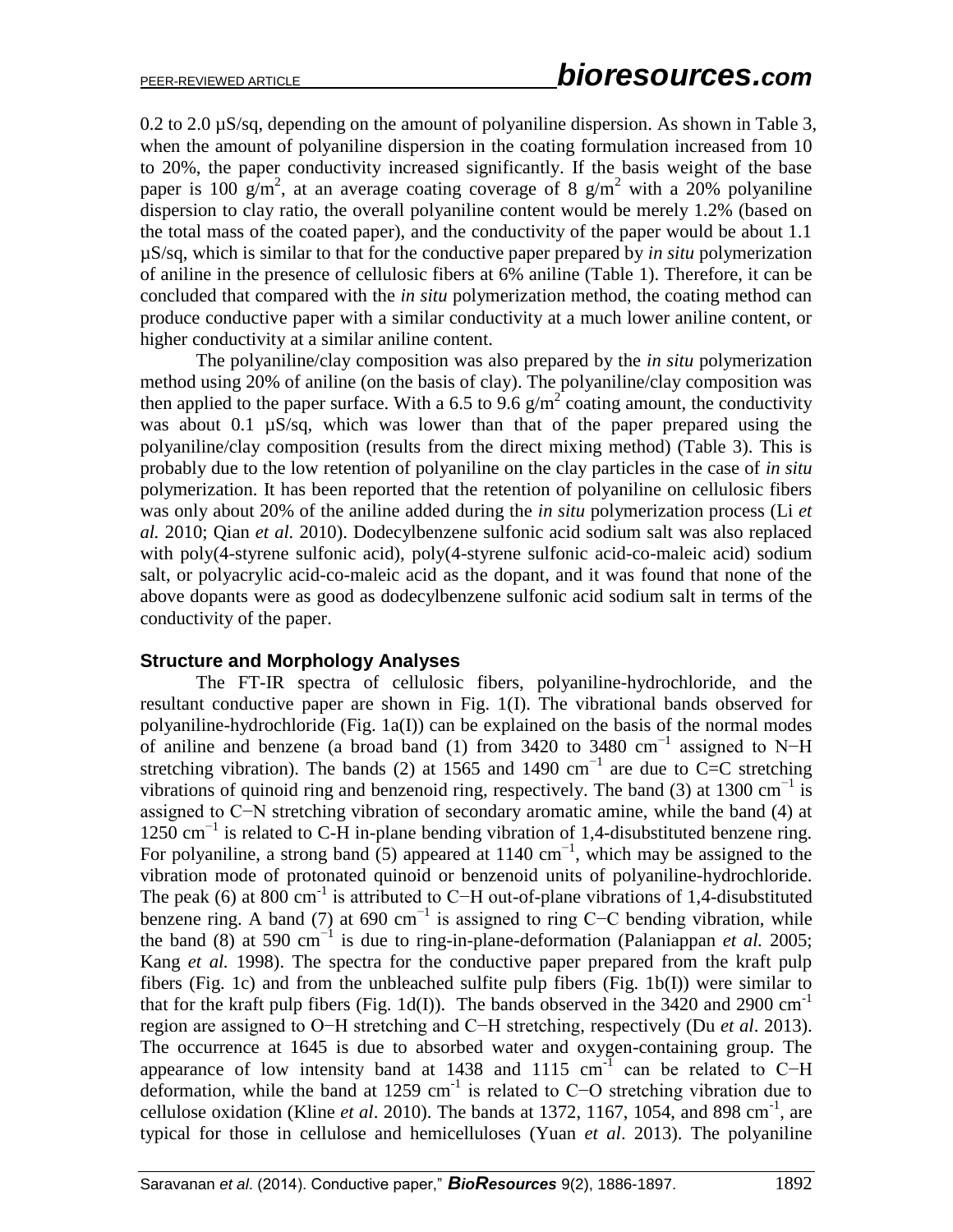peaks did not show up in the FT-IR spectra for these samples due to the small polyaniline content.

The FT-IR spectra of the conductive paper prepared by paper coating with polyaniline dispersion (polyaniline-dodecylbenzene sulfonic acid sodium salt), polyanilinedeposited clay, and clay are shown in Fig. 1(II). The characteristic peaks of polyaniline dispersion at 3460, 2950, 1570, 1490, 1300, 1250, 1140, and 810 cm-1 were found in the FTIR spectrum for the paper sample coated with polyaniline dispersion (Fig. 1a(II)), which are similar to those for polyaniline-hydrochloride in Fig. 1(a). However, a specific peak (9) at  $1020 \text{ cm}^{-1}$  was found for the paper sample coated with polyaniline dispersion due to  $NH<sup>+</sup>··SO<sub>3</sub>$  interaction between the polyaniline chain and dodecylbenzene sulfonic acid sodium salt (Babazadeh 2007). The spectrum of the polyaniline-deposited clay in Fig. 1b(II) showed the general peaks of polyaniline-dodecylbenzene sulfonic acid sodium salt, as well as the clay peaks at 1670, 1010, 926, 796, 700, and 428 cm<sup>-1</sup> (Fig. 1c(II)) (Saikia *et al.* 2003).

The SEM observations were conducted to observe the surface morphologies of the conductive paper (Figs. 2 and 3). As shown in Fig. 2(a), the unbleached sulfite pulp fibers had a relatively smooth surface before the *in situ* polymerization of aniline, while in Fig. 2(b), the pulp fibers after the *in situ* polymerization treatment had a rough surface, which was due to the deposition of agglomerated polyaniline particles on the fiber surface.



**Fig. 1.** FT-IR spectra of various samples: Fig. 1(I). Spectra of: (a) polyaniline-hydrochloride, (b) conductive paper prepared with unbleached sulfite pulp fibers at 15% aniline, (c) conductive paper prepared with kraft pulp fibers at 15% aniline, and (d) kraft pulp fibers; Fig. 1(II) Spectra of: (a) paper coated with polyaniline-dodecylbenzene sulfonic acid sodium salt, (b) Paper coated with polyaniline-deposited clay; (c) paper coated with clay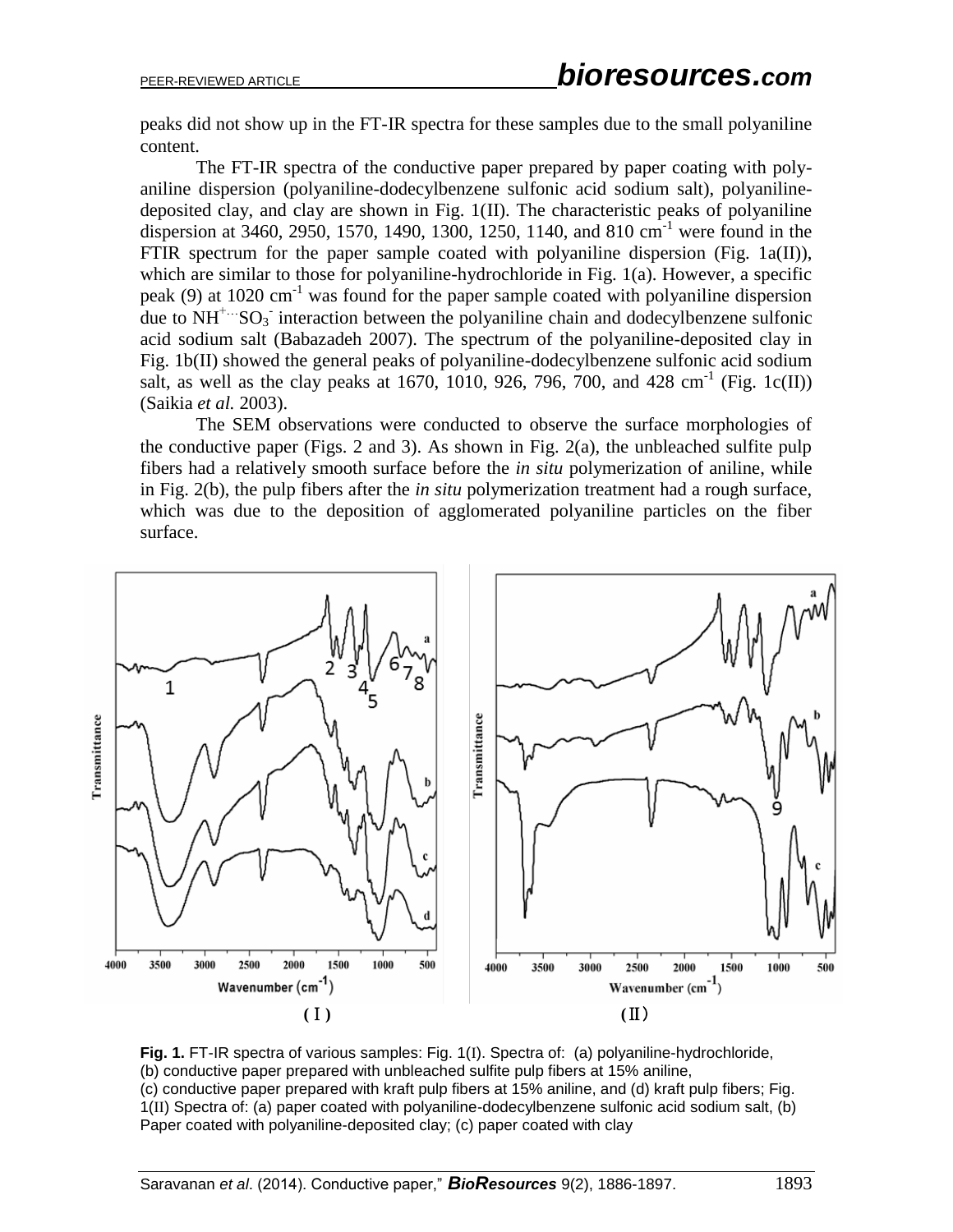

**Fig. 2.** SEM pictures of unbleached sulfite pulp fibers before (a) and after (b) *in-situ* polymerization treatment



**Fig. 3.** SEM pictures of paper surface coated with: a) clay; b) polyaniline dispersion; c) polyaniline/clay composition prepared using the mixing method; d) polyaniline/clay composition prepared using the *in situ* polymerization method

In Fig. 3, the SEM pictures show the flake-like structure of clay particles (Fig. 3a), and the polyaniline dispersion that is fused to form clusters (Fig. 3b). The conductive clay prepared by the mixing method shows that polyaniline and clay are very much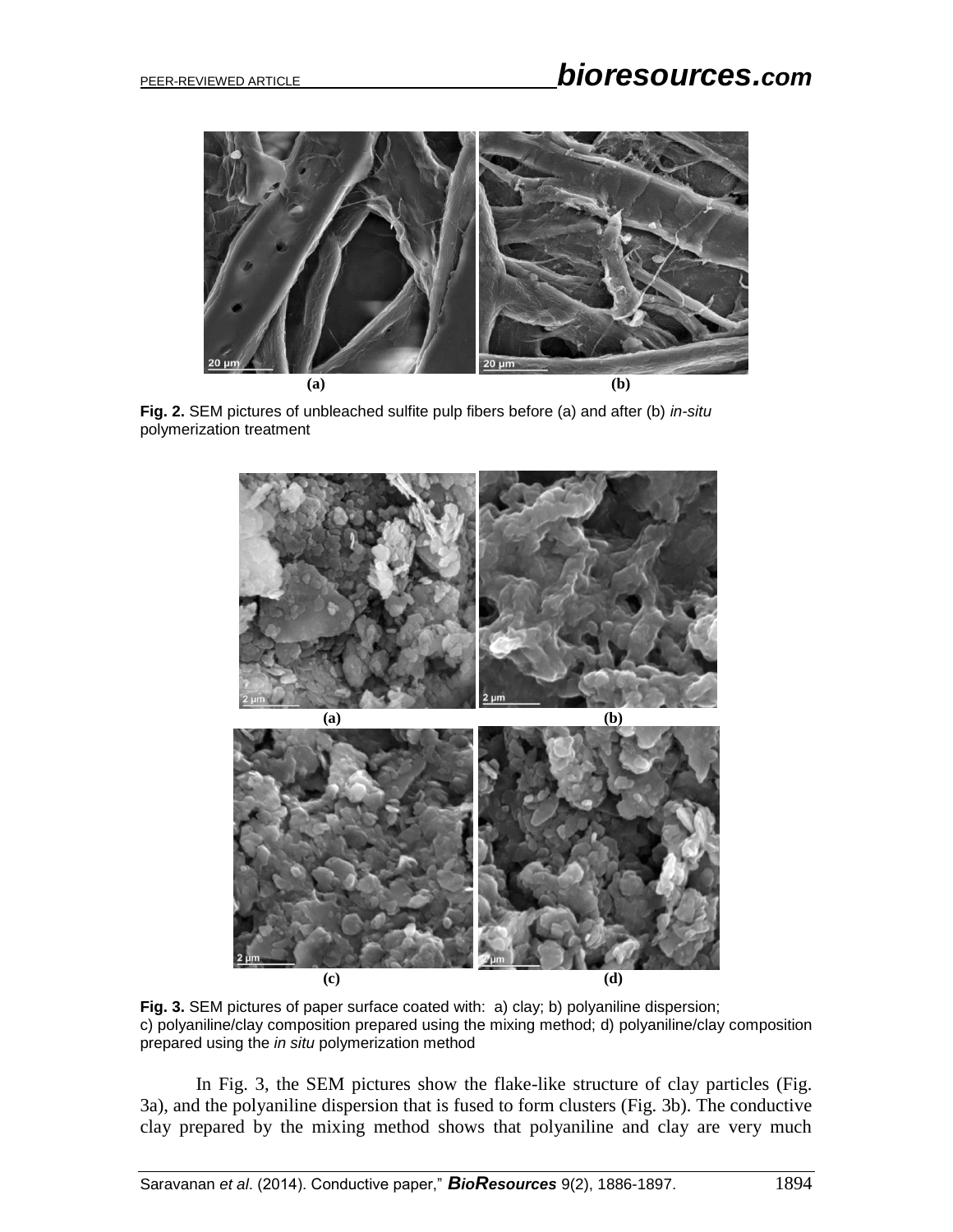physically separated (Fig. 3c), while for the sample prepared by in-situ polymerization in the presence of clay, polyaniline particles are on the clay surface."

# **CONCLUSIONS**

- 1. Conductive paper was prepared by Meyer rod coating of cellulosic paper with polyaniline/clay composition prepared *via*: 1) mixing polyaniline dispersion with clay, or 2) *in* s*itu* polymerization of aniline in the presence of clay.
- 2. SEM and FT-IR analyses showed that polyaniline and clay were deposited on the surface of the cellulosic paper.
- 3. Conductive paper was also prepared by *in situ* polymerization of aniline in presence of cellulosic fibers. However, the conductivity of the resultant paper composite was affected significantly by the pH of the water used for paper sheet formation. An interesting finding is that at the same aniline content, paper coating with polyaniline led to a much higher paper conductivity, in comparison to the use of polyanilineengineered fibers for the preparation of conductive paper.

# **REFERENCES CITED**

- Agarwal, M., Lvov, Y., and Varahramyan, K. (2006). "Conductive wood microfibers for smart paper through layer-by-layer nanocoating," *Nanotechnology* 17(21), 5319- 5325.
- Babazadeh, M. (2007). "A direct one-pot method for synthesis of polyaniline doped with dodecyl benzene sulphonic acid in aqueous medium and study of tis thermal properties," *Iran. Polym. J.* 16(6), 389-396.
- Cao, Y., Andreatta, A., Heeger, A. J., and Smith, P. (1989). "Influence of chemical polymerization conditions on the properties of polyaniline," *Polymer* 30(12), 2305- 2311.
- Ding, C., Qian, X., Shen, J., and An, X. (2010a). "Preparation and characterization of conductive paper *via in situ* polymerization of pyrrole," *BioResources* 5(1), 303-315.
- Ding, C., Qian, X., Yu, G., and An, X. (2010b). "Dopant effect and characterization of polypyrrole-cellulose composites prepared by *in situ* polymerization process," *Cellulose* 17 (6), 1067-1077.
- Du, Y., Wu, T., Yan, N., Kortschot, M. T., and Farnood, R. (2013). "Pulp fiberreinforced thermoset polymer composites: Effects of the pulp fibers and polymer," *Composites: Part B* 48, 10-17.
- Duek, E. A. R., De Paoli, M. A., and Mastragostino, M. (1992). "An electrochromic device based on polyaniline and Prussian blue," *Adv. Mater.* 4(4), 287-291.
- Dutta, D., Sarma, T. K., Chowdhury, D., and Chattopadhyay, A. (2005). "A polyanilinecontaining filter paper that acts as a sensor, acid, base, and endpoint indicator and also filters acids and bases," *J. Colloid Interf. Sci.* 283(1), 153-159.
- Focke, W. W., Wnek, G.E., and Wei, Y. (1987). "Influence of oxidation state, pH and counterion on the conductivity of polyaniline," *J. Phys. Chem. A* 91(22), 5813-5818.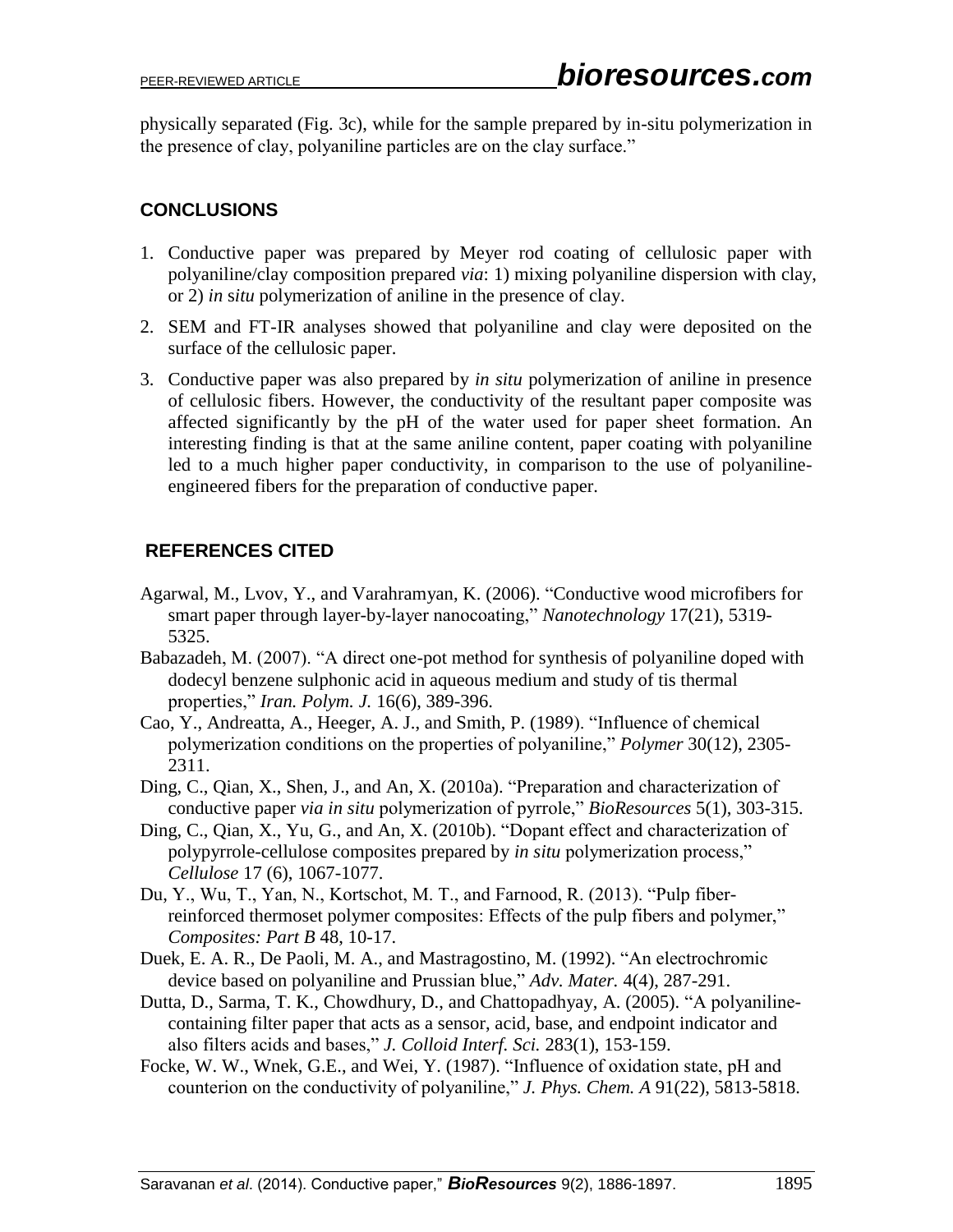- Ghadimi, F., Safa, K. D., Massoumi, B., and Entezami, A. A. (2002). "Polyaniline doped with sulphosalicylic, salicylic and citric acid in solution and solid-state," *Iran. Polym. J*. 11(3), 159-166.
- Gustafsson, G., Cao, Y., Treacy, G. M., Klavetter, F., Colaneri, N., and Heeger, A. J. (1992). "Flexible light-emitting diodes made from soluble conducting polymers," *Nature* 357(6378), 477-479.
- Huang, B., Kang, G., and Ni, Y. (2005). "Electrically conductive fiber composites prepared from polypyrrole-engineered pulp fibers," *Can. J. Chem. Eng.* 83(5), 896- 903.
- Huang, B., Kang, G. J., and Ni, Y. (2006). "Preparation of conductive paper by *in situ* polymerization of pyrrole in a pulp fibre system," *Pulp Paper Canada* 107(2), 38-42.
- Huang, W. S., Humphrey, B. D., and MacDiarmid, A. G. (1986). "Polyaniline, a novel conducting polymer (Morphology and chemistry of its oxidation and reduction in aqueous electrolytes)," *J. Chem. Soc., Faraday Trans.*, 82, 2385-2400.
- Johnston, J. H., Moraes, J., and Borrmann, T. (2005). "Conducting polymers on paper fibres," *Synthetic Met.* 153(1-3), 65-68.
- Kanatzidis, M. G., Wu, C. G., Marcy, H. O., and Kannewurf, C. R. (1989). "Conductivepolymer bronzes. Intercalated polyaniline in vanadium oxide xerogels," *J. Am. Chem. Soc.* 111(11), 4139-4141.
- Kaneko, M., and Nakamura, H. (1985). "Photoresponse of a liquid junction polyaniline film," *J. Chem. Soc., Chem. Commun.* (6), 346-347.
- Kang, E. T., Neoh, K. G., and Tan, K. L. (1998). "Polyaniline: A polymer with many interesting intrinsic redox states," *Prog. Polym. Sci.* 23(2), 277-324.
- Kang, G, and Ni, Y. (2008). "Further optimization of polypyrrole-pulp composite for the production of conductive paper," *In: Proceedings of 2nd International Papermaking and Environment Conference*, Tianjin, China.
- Katz, H. E., Searson, P. C., and Poehler, T. O. (2010). "Batteries and charge storage devices based on electronically conducting polymers," *J. Mater. Res.* 25(8), 1561- 1574.
- Kelly, F. M., Johnston, J. H., Borrmann, T., and Richardson, M. J. (2007). "Functionalised hybrid materials of conducting polymers with individual fibres of cellulose," *Eur. J. Inorg. Chem.* (35), 5571-5577.
- Kingsborough, R. P., and Swager, T. M. (1998). "Electroactivity enhancement by redox matching in cobalt salen-based conducting polymers," *Adv. Mater.* 10(14), 1100.
- Kline, L. M., Hayes, D. G., Womac, A. R., and Labbe, N. (2010). "Simplified determination of lignin content in hard and soft woods via UV-spectrophotometric analysis of biomass dissolved in ionic liquids," *BioResources* 5(3), 1366-1383.
- Kong, F., and Ni, Y. (2009a). ["Determination of Cr\(VI\) concentration in diluted samples](http://apps.webofknowledge.com/full_record.do?product=WOS&search_mode=AdvancedSearch&qid=3&SID=R1oh66dk9pchkKceJlf&page=1&doc=2)  [based on the paper test strip method,"](http://apps.webofknowledge.com/full_record.do?product=WOS&search_mode=AdvancedSearch&qid=3&SID=R1oh66dk9pchkKceJlf&page=1&doc=2) *Water Sci. Technol.* 60(12), 3083-3089.
- Kong, F., and Ni, Y. (2009b). ["Development of cellulosic paper-based test strips for](http://apps.webofknowledge.com/full_record.do?product=WOS&search_mode=AdvancedSearch&qid=3&SID=R1oh66dk9pchkKceJlf&page=1&doc=3)  [Cr\(VI\) determination,"](http://apps.webofknowledge.com/full_record.do?product=WOS&search_mode=AdvancedSearch&qid=3&SID=R1oh66dk9pchkKceJlf&page=1&doc=3) *BioResources* 4(3), 1088-1097.
- Li, J., Qian, X., Wang, L., and An, X. (2010a). "XPS characterization and percolation behavior of polyaniline-coated conductive paper," *BioResources* 5(2), 712-726.
- Li, J., Qian, X., Chen, J., Ding, C., and An, X. (2010b). "Conductivity decay of cellulosepolypyrrole conductive paper composite prepared by in situ polymerization method," *Carbohydr. Polym.* 82(2), 504-509.
- MacDiarmid, A. G. (2001). "Synthetic metals: A novel role for organic polymers," *Synthetic Met.* 125(1), 11-22.